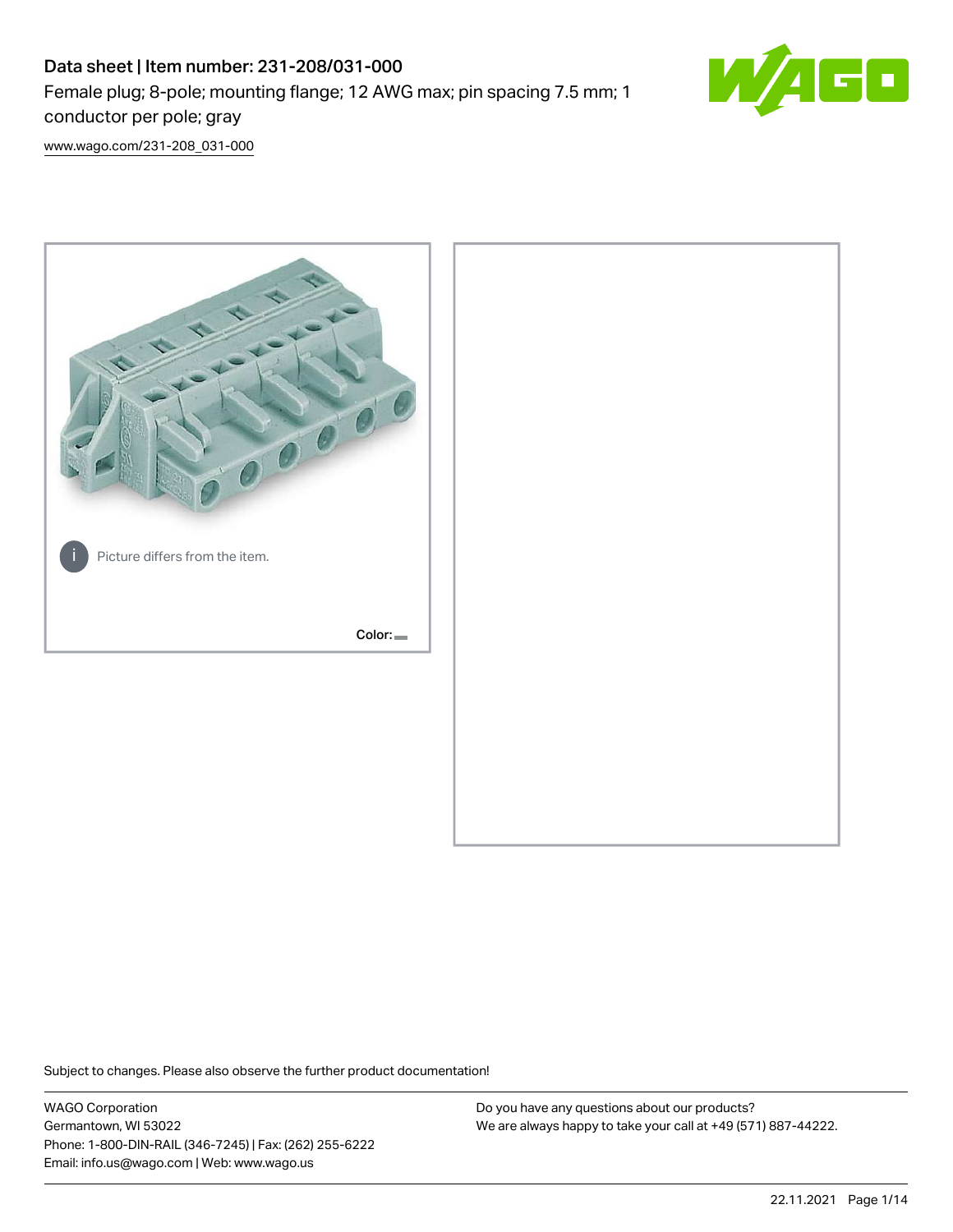



 $L =$  (pole no.  $-1$ ) x pin spacing + 5 mm

 $L_1 = L + 3$  mm

 $L_2 = L + 8.8$  mm

 $L_3 = L + 14.8$  mm

2- to 3-pole female connectors – one latch only

# Item description

■ Universal connection for all conductor types

Subject to changes. Please also observe the further product documentation!

WAGO Corporation Germantown, WI 53022 Phone: 1-800-DIN-RAIL (346-7245) | Fax: (262) 255-6222 Email: info.us@wago.com | Web: www.wago.us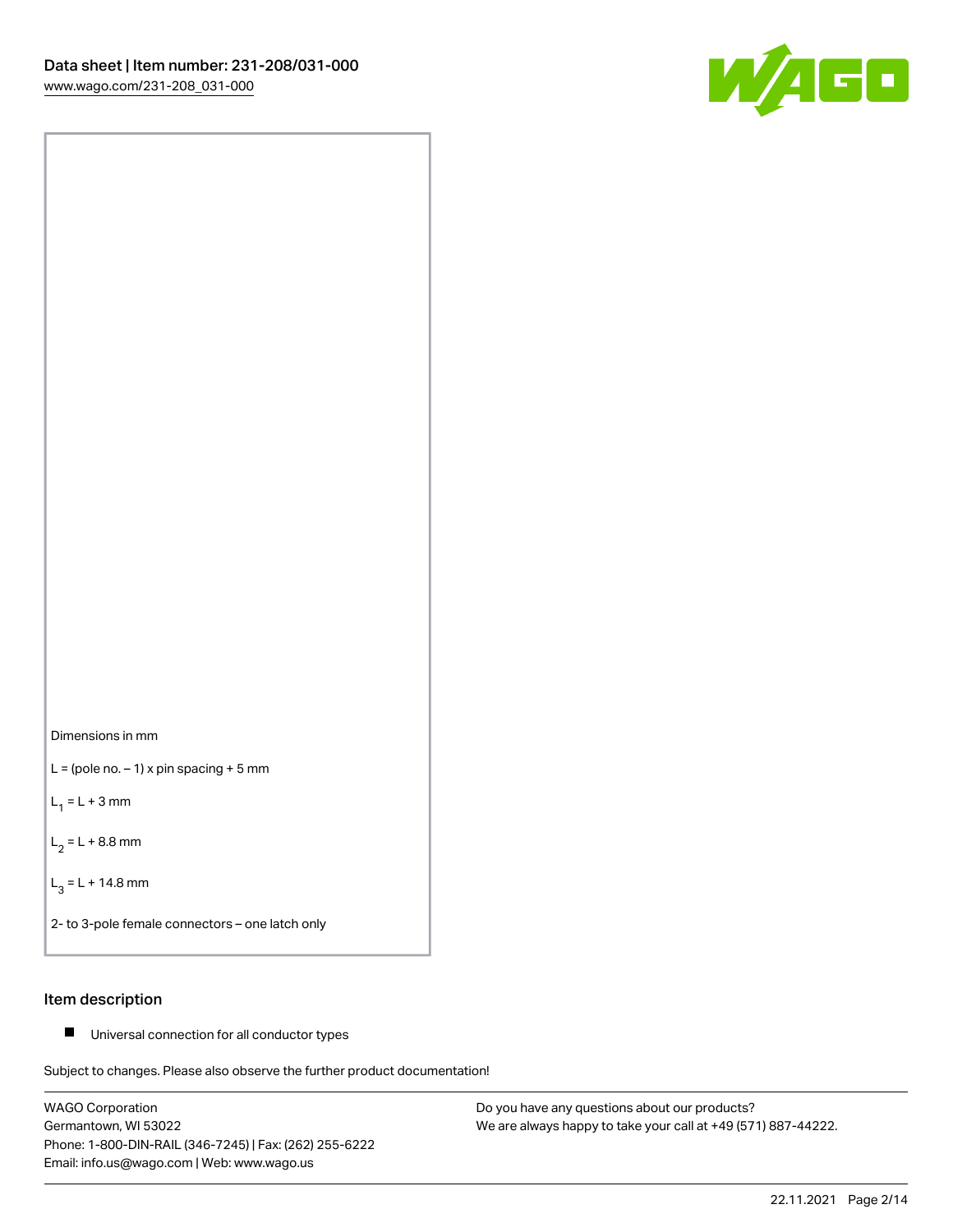

- $\blacksquare$ Easy cable pre-assembly and on-unit wiring via vertical and horizontal CAGE CLAMP<sup>®</sup> actuation
- $\blacksquare$ Integrated test ports
- $\blacksquare$ With coding fingers

# Data

| ×<br>w<br>w<br>٠<br>۹<br>۰, |  |
|-----------------------------|--|
|-----------------------------|--|

| Safety information 1 | The MCS-MULTI CONNECTION SYSTEM includes connectors<br>without breaking capacity in accordance with DIN EN 61984. When<br>used as intended, these connectors must not be connected<br>/disconnected when live or under load. The circuit design should<br>ensure header pins, which can be touched, are not live when<br>unmated. |
|----------------------|-----------------------------------------------------------------------------------------------------------------------------------------------------------------------------------------------------------------------------------------------------------------------------------------------------------------------------------|
| Variants:            | Gold-plated or partially gold-plated contact surfaces<br>Other versions (or variants) can be requested from WAGO Sales or<br>configured at https://configurator.wago.com/                                                                                                                                                         |

# Electrical data

#### IEC Approvals

| Ratings per                 | IEC/EN 60664-1                                                        |
|-----------------------------|-----------------------------------------------------------------------|
| Rated voltage (III / 3)     | 500 V                                                                 |
| Rated surge voltage (III/3) | 6 <sub>k</sub> V                                                      |
| Rated voltage (III/2)       | 630 V                                                                 |
| Rated surge voltage (III/2) | 6 kV                                                                  |
| Nominal voltage (II/2)      | 1000V                                                                 |
| Rated surge voltage (II/2)  | 6 kV                                                                  |
| Rated current               | 16A                                                                   |
| Legend (ratings)            | $(III / 2)$ $\triangle$ Overvoltage category III / Pollution degree 2 |

# UL Approvals

| Approvals per                  | UL 1059 |
|--------------------------------|---------|
| Rated voltage UL (Use Group B) | 300 V   |
| Rated current UL (Use Group B) | 15 A    |
| Rated voltage UL (Use Group D) | 300 V   |
| Rated current UL (Use Group D) | 10 A    |

Subject to changes. Please also observe the further product documentation!

| <b>WAGO Corporation</b>                                | Do you have any questions about our products?                 |
|--------------------------------------------------------|---------------------------------------------------------------|
| Germantown, WI 53022                                   | We are always happy to take your call at +49 (571) 887-44222. |
| Phone: 1-800-DIN-RAIL (346-7245)   Fax: (262) 255-6222 |                                                               |
| Email: info.us@wago.com   Web: www.wago.us             |                                                               |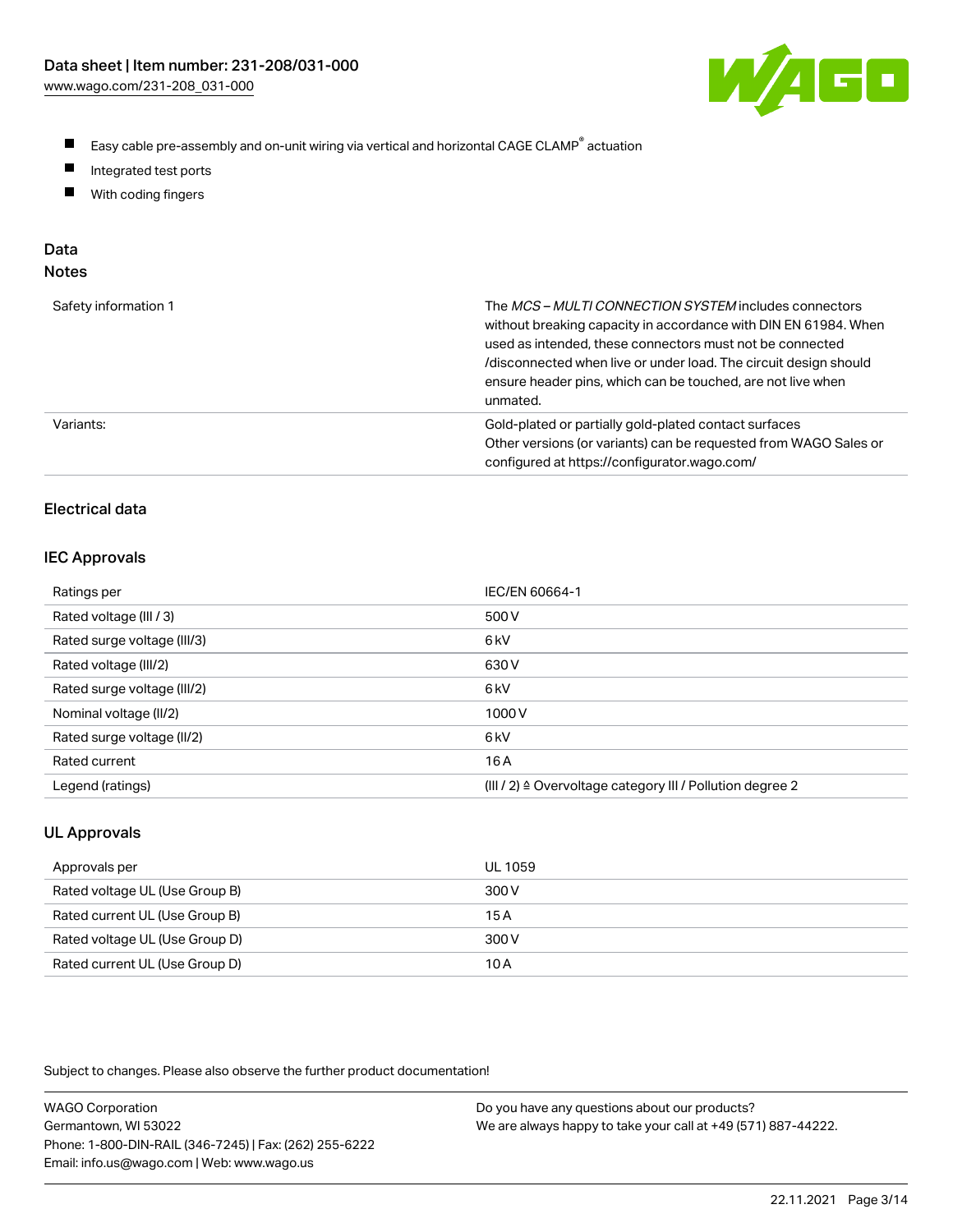

# Ratings per UL

| Rated voltage UL 1977 | 600 V |
|-----------------------|-------|
| Rated current UL 1977 | 1 E   |

# CSA Approvals

| Approvals per                   | CSA   |
|---------------------------------|-------|
| Rated voltage CSA (Use Group B) | 300 V |
| Rated current CSA (Use Group B) | 15 A  |
| Rated voltage CSA (Use Group D) | 300 V |
| Rated current CSA (Use Group D) | 10 A  |

# Connection data

| Total number of connection points |  |
|-----------------------------------|--|
| Total number of potentials        |  |
| Number of connection types        |  |
| Number of levels                  |  |

#### Connection 1

| Connection technology                             | CAGE CLAMP <sup>®</sup>                 |
|---------------------------------------------------|-----------------------------------------|
| Actuation type                                    | Operating tool                          |
| Solid conductor                                   | $0.08$ 2.5 mm <sup>2</sup> / 28  12 AWG |
| Fine-stranded conductor                           | $0.082.5$ mm <sup>2</sup> / 28  12 AWG  |
| Fine-stranded conductor; with insulated ferrule   | $0.251.5$ mm <sup>2</sup>               |
| Fine-stranded conductor; with uninsulated ferrule | $0.252.5$ mm <sup>2</sup>               |
| Strip length                                      | 89 mm / 0.31  0.35 inch                 |
| Number of poles                                   | 8                                       |
| Conductor entry direction to mating direction     | 0°                                      |

# Physical data

| Pin spacing | 7.5 mm / 0.295 inch   |
|-------------|-----------------------|
| Width       | 67.3 mm / 2.65 inch   |
| Height      | 14.3 mm / 0.563 inch  |
| Depth       | 26.45 mm / 1.041 inch |

Subject to changes. Please also observe the further product documentation!

WAGO Corporation Germantown, WI 53022 Phone: 1-800-DIN-RAIL (346-7245) | Fax: (262) 255-6222 Email: info.us@wago.com | Web: www.wago.us Do you have any questions about our products? We are always happy to take your call at +49 (571) 887-44222.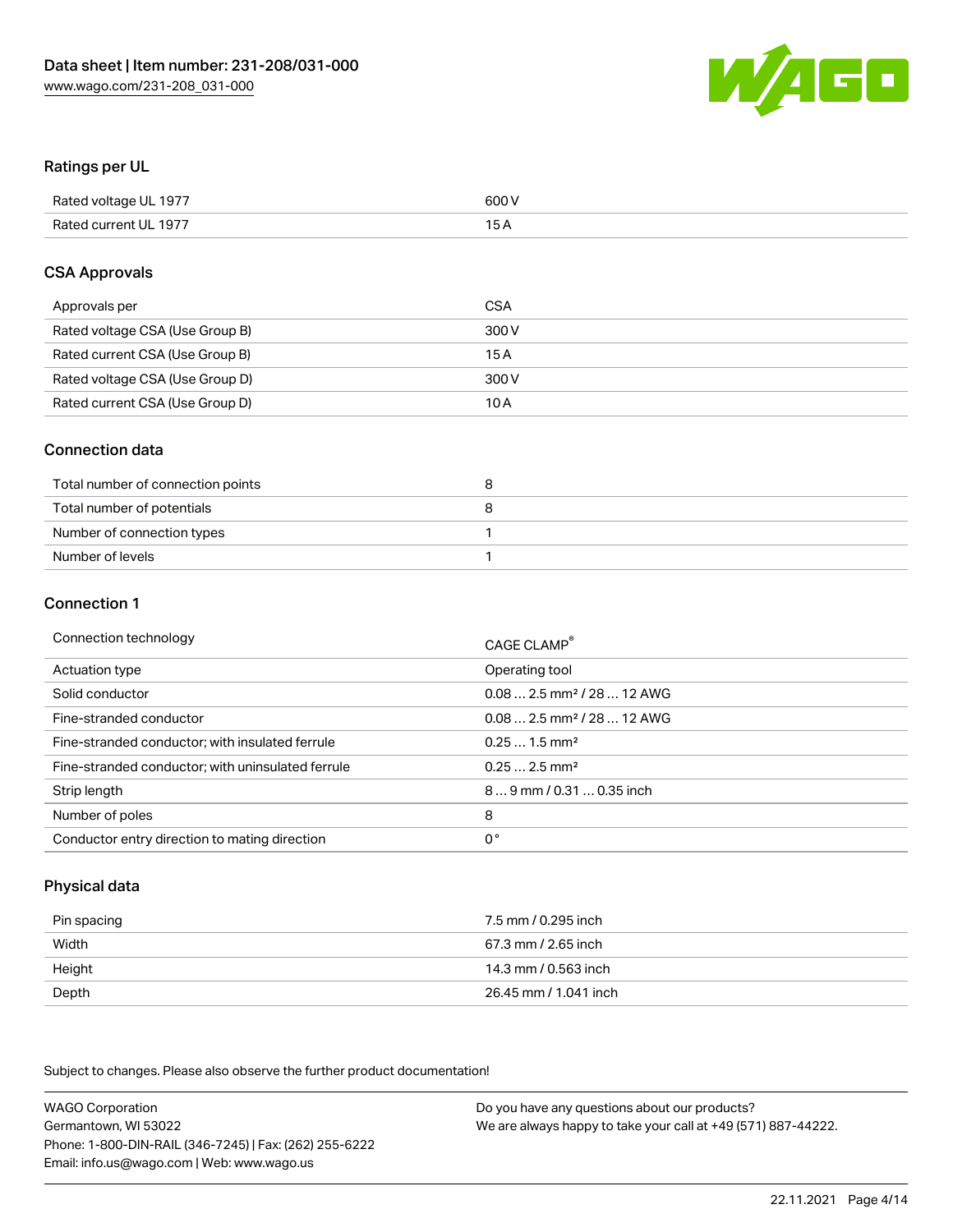

#### Mechanical data

| Mounting type | Mounting flange       |
|---------------|-----------------------|
| Mounting type | Feed-through mounting |
|               | Panel mounting        |

# Plug-in connection

| Contact type (pluggable connector) | Female connector/socket |
|------------------------------------|-------------------------|
| Connector (connection type)        | for conductor           |
| Mismating protection               | No                      |
| Locking of plug-in connection      | Without                 |

# Material data

| Color                       | gray                              |
|-----------------------------|-----------------------------------|
| Material group              |                                   |
| Insulation material         | Polyamide (PA66)                  |
| Flammability class per UL94 | V0                                |
| Clamping spring material    | Chrome nickel spring steel (CrNi) |
| Contact material            | Copper alloy                      |
| Contact plating             | tin-plated                        |
| Fire load                   | 0.295 MJ                          |
| Weight                      | 17.3g                             |
|                             |                                   |

# Environmental requirements

| Limit temperature range<br>and the contract of the contract of the contract of the contract of the contract of the contract of the contract of the contract of the contract of the contract of the contract of the contract of the contract of the contra | . +85 °C<br>-60 … |  |
|-----------------------------------------------------------------------------------------------------------------------------------------------------------------------------------------------------------------------------------------------------------|-------------------|--|
|-----------------------------------------------------------------------------------------------------------------------------------------------------------------------------------------------------------------------------------------------------------|-------------------|--|

# Commercial data

| Product Group         | 3 (Multi Conn. System) |
|-----------------------|------------------------|
| PU (SPU)              | 25 Stück               |
| Packaging type        | box                    |
| Country of origin     | DE                     |
| <b>GTIN</b>           | 4044918367264          |
| Customs tariff number | 8536694040             |

# Approvals / Certificates

## Country specific Approvals

Subject to changes. Please also observe the further product documentation!

| <b>WAGO Corporation</b>                                | Do you have any questions about our products?                 |
|--------------------------------------------------------|---------------------------------------------------------------|
| Germantown, WI 53022                                   | We are always happy to take your call at +49 (571) 887-44222. |
| Phone: 1-800-DIN-RAIL (346-7245)   Fax: (262) 255-6222 |                                                               |
| Email: info.us@wago.com   Web: www.wago.us             |                                                               |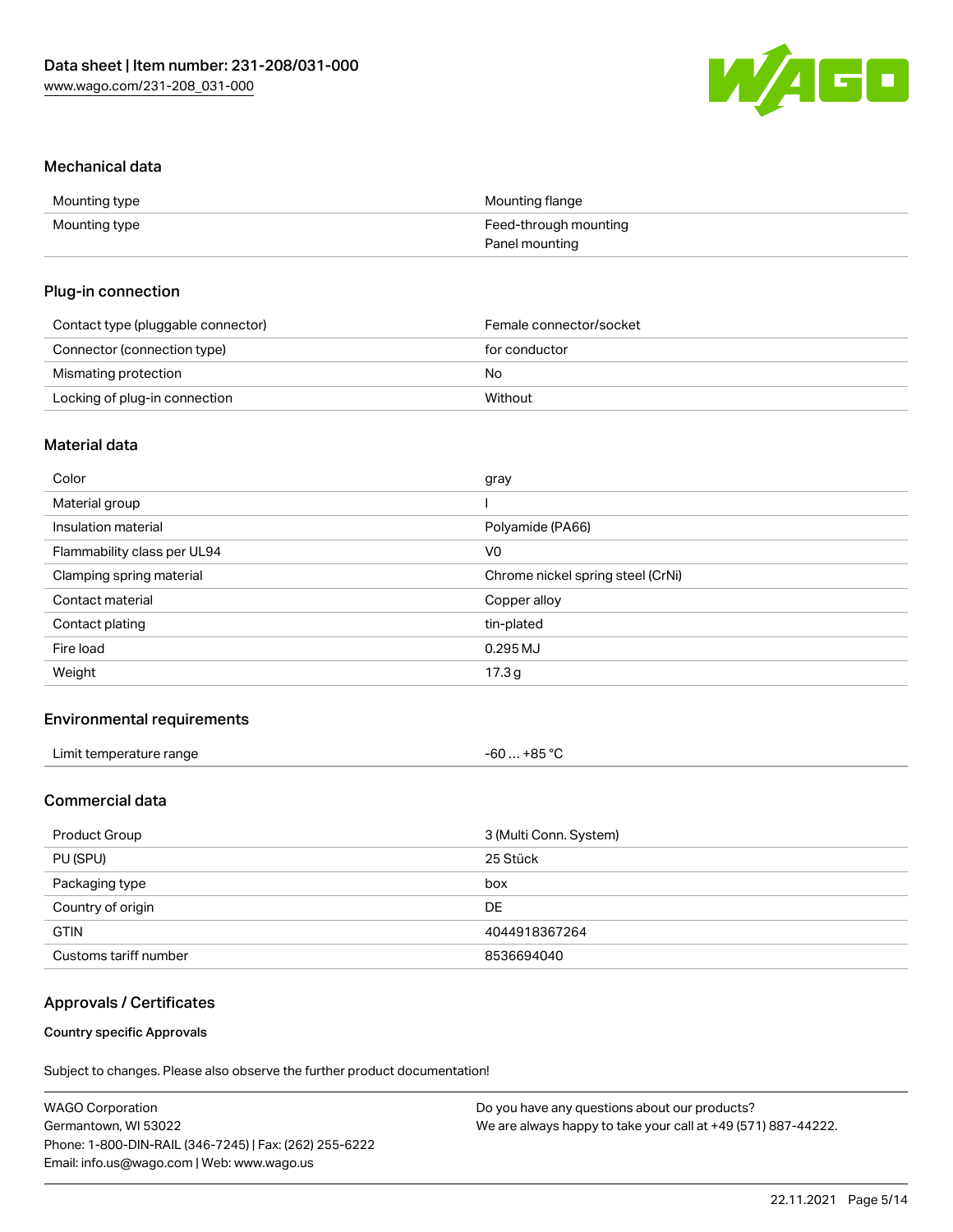[www.wago.com/231-208\\_031-000](http://www.wago.com/231-208_031-000)



| Logo | Approval                                            | <b>Additional Approval Text</b> | Certificate<br>name |
|------|-----------------------------------------------------|---------------------------------|---------------------|
|      | <b>CB</b><br><b>DEKRA Certification B.V.</b>        | IEC 61984                       | NL-39756            |
|      | <b>CSA</b><br>DEKRA Certification B.V.              | C <sub>22.2</sub>               | 1466354             |
| EMA  | <b>KEMA/KEUR</b><br><b>DEKRA Certification B.V.</b> | EN 61984                        | 2190761.01          |

#### Ship Approvals

| Logo                | Approval                                                | <b>Additional Approval Text</b> | Certificate<br>name                |
|---------------------|---------------------------------------------------------|---------------------------------|------------------------------------|
| ABS                 | <b>ABS</b><br>American Bureau of Shipping               |                                 | $19 -$<br>HG1869876-<br><b>PDA</b> |
| <b>BUNEAU</b>       | <b>BV</b><br>Bureau Veritas S.A.                        | <b>IEC 60998</b>                | 11915/D0<br><b>BV</b>              |
|                     | <b>DNV GL</b><br>Det Norske Veritas, Germanischer Lloyd | $\overline{\phantom{0}}$        | TAE000016Z                         |
| <b>UL-Approvals</b> |                                                         |                                 |                                    |
| Logo                | Approval                                                | <b>Additional Approval Text</b> | Certificate<br>name                |
|                     | <b>UR</b><br>Underwriters Laboratories Inc.             | <b>UL 1059</b>                  | E45172                             |



UR Underwriters Laboratories Inc. UL 1977 E 45171

Subject to changes. Please also observe the further product documentation!

WAGO Corporation Germantown, WI 53022 Phone: 1-800-DIN-RAIL (346-7245) | Fax: (262) 255-6222 Email: info.us@wago.com | Web: www.wago.us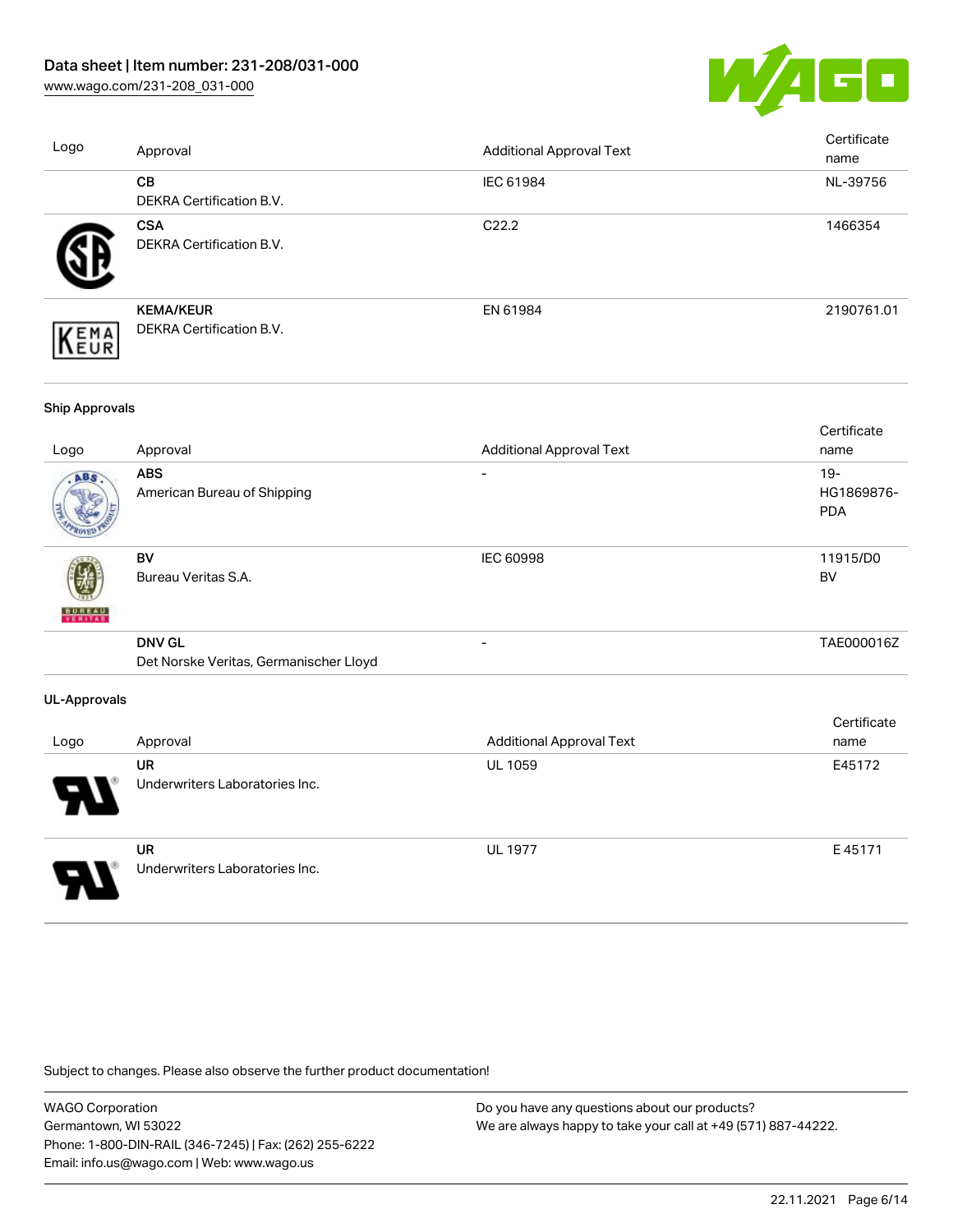

# **Counterpart**



#### Item no.731-608

| 1-conductor male connector; CAGE CLAMP <sup>®</sup> ; 2.5 mm <sup>2</sup> ; Pin spacing 7.5 mm; 8-pole; 2,50 mm <sup>2</sup> ; | www.wago.com/731-608 |
|--------------------------------------------------------------------------------------------------------------------------------|----------------------|
| gray                                                                                                                           |                      |



# Item no.231-238/001-000

Male header; 8-pole; THT; 1.0 x 1.0 mm solder pin; straight; pin spacing 7.5 mm; gray [000](https://www.wago.com/231-238/001-000)



# Item no.231-838/001-000

THT male header; 1.0 x 1.0 mm solder pin; angled; Pin spacing 7.5 mm; 8-pole; gray

[www.wago.com/231-838/001-](https://www.wago.com/231-838/001-000) [000](https://www.wago.com/231-838/001-000)

[www.wago.com/231-238/001-](https://www.wago.com/231-238/001-000)

# Optional accessories

#### Testing accessories

| Testing accessories |                                                                                                                              |                      |
|---------------------|------------------------------------------------------------------------------------------------------------------------------|----------------------|
|                     | Item no.: 210-136<br>Test plug; 2 mm Ø; with 500 mm cable                                                                    | www.wago.com/210-136 |
|                     | Item no.: 231-662<br>Test plugs for female connectors; for 7.5 mm and 7.62 mm pin spacing; 2,50 mm <sup>2</sup> ; light gray | www.wago.com/231-662 |
| Insulations stops   |                                                                                                                              |                      |
| Insulation stop     |                                                                                                                              |                      |
|                     | Item no.: 231-673<br>Insulation stop; 0.08-0.2 mm <sup>2</sup> / 0.2 mm <sup>2</sup> "s"; white                              | www.wago.com/231-673 |
|                     | Item no.: 231-674<br>Insulation stop; 0.25 - 0.5 mm <sup>2</sup> ; light gray                                                | www.wago.com/231-674 |
|                     | Item no.: 231-675<br>Insulation stop; 0.75 - 1 mm <sup>2</sup> ; dark gray                                                   | www.wago.com/231-675 |
| <b>Ferrules</b>     |                                                                                                                              |                      |
| Ferrule             |                                                                                                                              |                      |
|                     | Item no.: 216-101<br>Ferrule; Sleeve for 0.5 mm <sup>2</sup> / AWG 22; uninsulated; electro-tin plated; silver-colored       | www.wago.com/216-101 |
|                     | $\mathbf{a}$                                                                                                                 |                      |

# Ferrule; Sleeve for 1.5 mm² / AWG 16; uninsulated; electro-tin plated; silver-colored [www.wago.com/216-104](http://www.wago.com/216-104)

Subject to changes. Please also observe the further product documentation!

WAGO Corporation Germantown, WI 53022 Phone: 1-800-DIN-RAIL (346-7245) | Fax: (262) 255-6222 Email: info.us@wago.com | Web: www.wago.us

Item no.: 216-104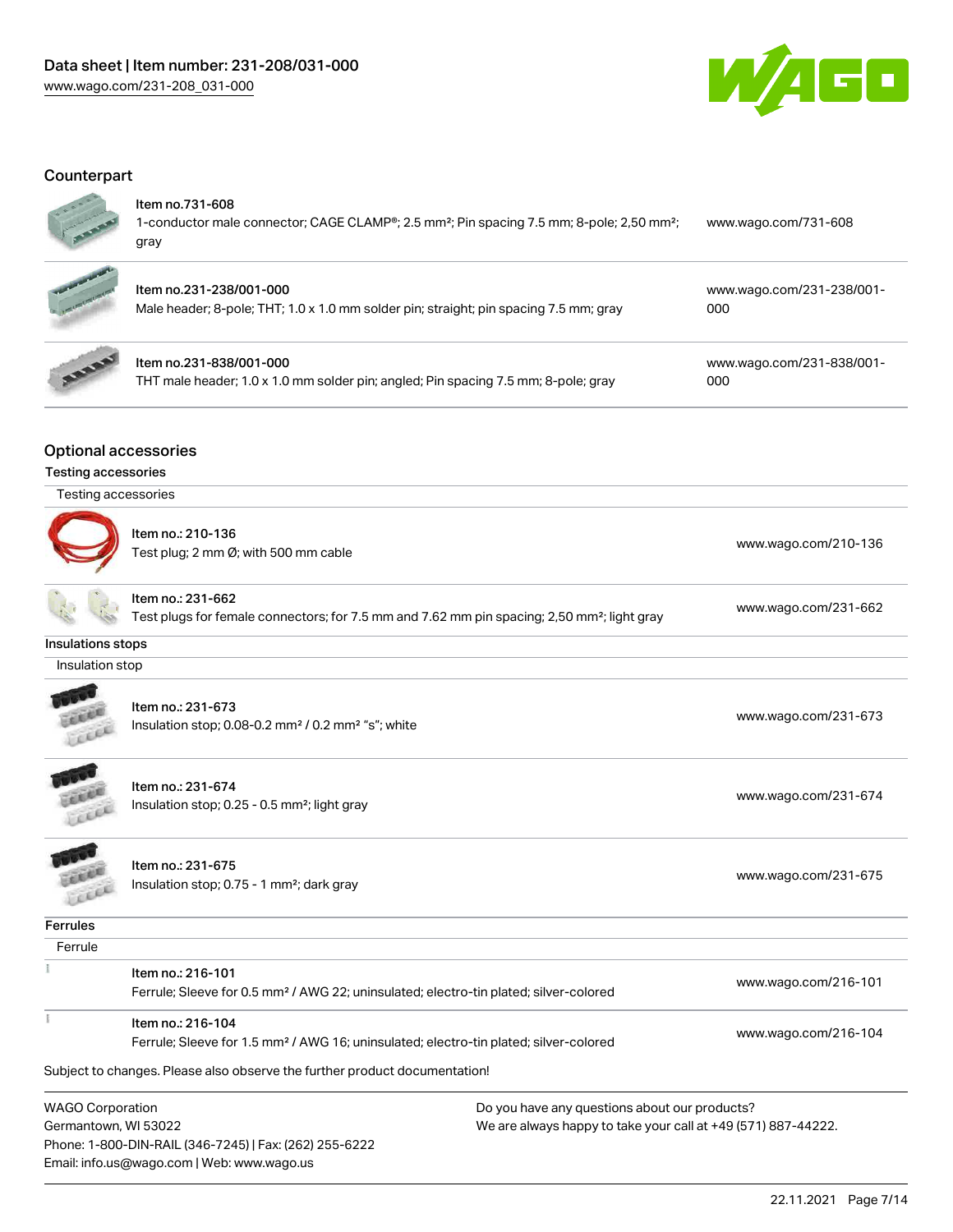# Data sheet | Item number: 231-208/031-000

[www.wago.com/231-208\\_031-000](http://www.wago.com/231-208_031-000)

Email: info.us@wago.com | Web: www.wago.us



|    | Item no.: 216-106<br>Ferrule; Sleeve for 2.5 mm <sup>2</sup> / AWG 14; uninsulated; electro-tin plated; silver-colored                                                                                                      | www.wago.com/216-106 |
|----|-----------------------------------------------------------------------------------------------------------------------------------------------------------------------------------------------------------------------------|----------------------|
|    | Item no.: 216-102<br>Ferrule; Sleeve for 0.75 mm <sup>2</sup> / AWG 20; uninsulated; electro-tin plated; silver-colored                                                                                                     | www.wago.com/216-102 |
|    | Item no.: 216-103<br>Ferrule; Sleeve for 1 mm <sup>2</sup> / AWG 18; uninsulated; electro-tin plated                                                                                                                        | www.wago.com/216-103 |
|    | Item no.: 216-123<br>Ferrule; Sleeve for 1 mm <sup>2</sup> / AWG 18; uninsulated; electro-tin plated; silver-colored                                                                                                        | www.wago.com/216-123 |
|    | Item no.: 216-122<br>Ferrule; Sleeve for 0.75 mm <sup>2</sup> / AWG 20; uninsulated; electro-tin plated; silver-colored                                                                                                     | www.wago.com/216-122 |
| I. | Item no.: 216-124<br>Ferrule; Sleeve for 1.5 mm <sup>2</sup> / AWG 16; uninsulated; electro-tin plated                                                                                                                      | www.wago.com/216-124 |
|    | Item no.: 216-142<br>Ferrule; Sleeve for 0.75 mm <sup>2</sup> / 18 AWG; uninsulated; electro-tin plated; electrolytic copper; gastight<br>crimped; acc. to DIN 46228, Part 1/08.92                                          | www.wago.com/216-142 |
|    | Item no.: 216-132<br>Ferrule; Sleeve for 0.34 mm <sup>2</sup> / AWG 24; uninsulated; electro-tin plated                                                                                                                     | www.wago.com/216-132 |
|    | Item no.: 216-121<br>Ferrule; Sleeve for 0.5 mm <sup>2</sup> / AWG 22; uninsulated; electro-tin plated; silver-colored                                                                                                      | www.wago.com/216-121 |
|    | Item no.: 216-143<br>Ferrule; Sleeve for 1 mm <sup>2</sup> / AWG 18; uninsulated; electro-tin plated; electrolytic copper; gastight<br>crimped; acc. to DIN 46228, Part 1/08.92                                             | www.wago.com/216-143 |
|    | Item no.: 216-131<br>Ferrule; Sleeve for 0.25 mm <sup>2</sup> / AWG 24; uninsulated; electro-tin plated; silver-colored                                                                                                     | www.wago.com/216-131 |
|    | Item no.: 216-141<br>Ferrule; Sleeve for 0.5 mm <sup>2</sup> / 20 AWG; uninsulated; electro-tin plated; electrolytic copper; gastight<br>crimped; acc. to DIN 46228, Part 1/08.92                                           | www.wago.com/216-141 |
|    | Item no.: 216-152<br>Ferrule; Sleeve for 0.34 mm <sup>2</sup> / AWG 24; uninsulated; electro-tin plated                                                                                                                     | www.wago.com/216-152 |
|    | Item no.: 216-203<br>Ferrule; Sleeve for 1 mm <sup>2</sup> / AWG 18; insulated; electro-tin plated; red                                                                                                                     | www.wago.com/216-203 |
|    | Item no.: 216-202<br>Ferrule; Sleeve for 0.75 mm <sup>2</sup> / 18 AWG; insulated; electro-tin plated; gray                                                                                                                 | www.wago.com/216-202 |
|    | Item no.: 216-151<br>Ferrule; Sleeve for 0.25 mm <sup>2</sup> / AWG 24; uninsulated; electro-tin plated                                                                                                                     | www.wago.com/216-151 |
| Â  | Item no.: 216-204<br>Ferrule; Sleeve for 1.5 mm <sup>2</sup> / AWG 16; insulated; electro-tin plated; black                                                                                                                 | www.wago.com/216-204 |
|    | Item no.: 216-144<br>Ferrule; Sleeve for 1.5 mm <sup>2</sup> / AWG 16; uninsulated; electro-tin plated; electrolytic copper; gastight                                                                                       | www.wago.com/216-144 |
|    | Subject to changes. Please also observe the further product documentation!                                                                                                                                                  |                      |
|    | <b>WAGO Corporation</b><br>Do you have any questions about our products?<br>Germantown, WI 53022<br>We are always happy to take your call at +49 (571) 887-44222.<br>Phone: 1-800-DIN-RAIL (346-7245)   Fax: (262) 255-6222 |                      |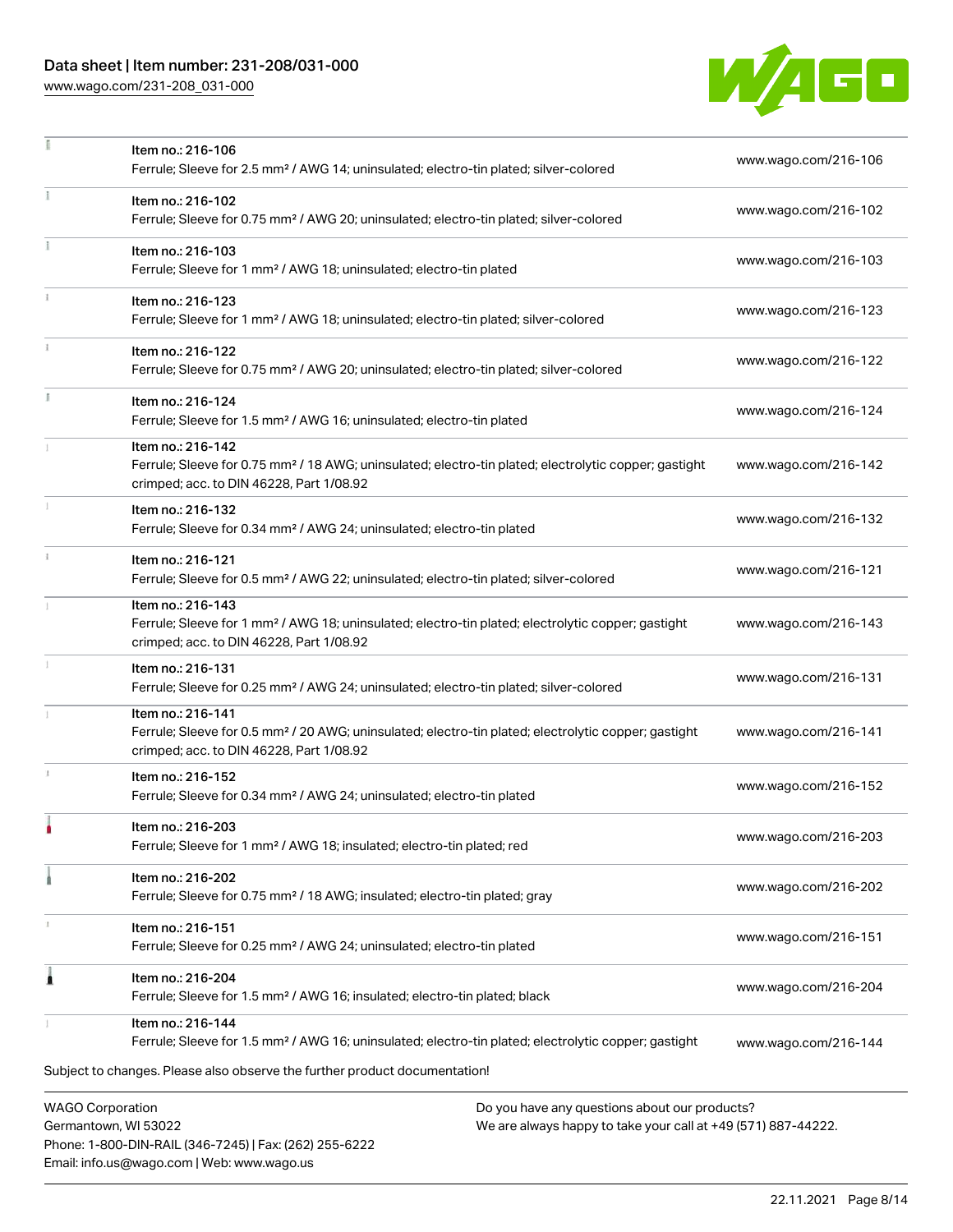[www.wago.com/231-208\\_031-000](http://www.wago.com/231-208_031-000)



crimped; acc. to DIN 46228, Part 1/08.92; silver-colored

| Item no.: 216-201<br>Ferrule; Sleeve for 0.5 mm <sup>2</sup> / 20 AWG; insulated; electro-tin plated; white                                                                                             | www.wago.com/216-201 |
|---------------------------------------------------------------------------------------------------------------------------------------------------------------------------------------------------------|----------------------|
| Item no.: 216-223<br>Ferrule; Sleeve for 1 mm <sup>2</sup> / AWG 18; insulated; electro-tin plated; red                                                                                                 | www.wago.com/216-223 |
| Item no.: 216-241<br>Ferrule; Sleeve for 0.5 mm <sup>2</sup> / 20 AWG; insulated; electro-tin plated; electrolytic copper; gastight<br>crimped; acc. to DIN 46228, Part 4/09.90; white                  | www.wago.com/216-241 |
| Item no.: 216-242<br>Ferrule; Sleeve for 0.75 mm <sup>2</sup> / 18 AWG; insulated; electro-tin plated; electrolytic copper; gastight<br>crimped; acc. to DIN 46228, Part 4/09.90; gray                  | www.wago.com/216-242 |
| Item no.: 216-222<br>Ferrule; Sleeve for 0.75 mm <sup>2</sup> / 18 AWG; insulated; electro-tin plated; gray                                                                                             | www.wago.com/216-222 |
| Item no.: 216-221<br>Ferrule; Sleeve for 0.5 mm <sup>2</sup> / 20 AWG; insulated; electro-tin plated; white                                                                                             | www.wago.com/216-221 |
| Item no.: 216-224<br>Ferrule; Sleeve for 1.5 mm <sup>2</sup> / AWG 16; insulated; electro-tin plated; black                                                                                             | www.wago.com/216-224 |
| Item no.: 216-243<br>Ferrule; Sleeve for 1 mm <sup>2</sup> / AWG 18; insulated; electro-tin plated; electrolytic copper; gastight crimped; www.wago.com/216-243<br>acc. to DIN 46228, Part 4/09.90; red |                      |
| Item no.: 216-244<br>Ferrule; Sleeve for 1.5 mm <sup>2</sup> / AWG 16; insulated; electro-tin plated; electrolytic copper; gastight<br>crimped; acc. to DIN 46228, Part 4/09.90; black                  | www.wago.com/216-244 |
| Item no.: 216-263<br>Ferrule; Sleeve for 1 mm <sup>2</sup> / AWG 18; insulated; electro-tin plated; electrolytic copper; gastight crimped; www.wago.com/216-263<br>acc. to DIN 46228, Part 4/09.90; red |                      |
| Item no.: 216-264<br>Ferrule; Sleeve for 1.5 mm <sup>2</sup> / AWG 16; insulated; electro-tin plated; electrolytic copper; gastight<br>crimped; acc. to DIN 46228, Part 4/09.90; black                  | www.wago.com/216-264 |
| Item no.: 216-284<br>Ferrule; Sleeve for 1.5 mm <sup>2</sup> / AWG 16; insulated; electro-tin plated; electrolytic copper; gastight<br>crimped; acc. to DIN 46228, Part 4/09.90; black                  | www.wago.com/216-284 |
| Item no.: 216-262<br>Ferrule; Sleeve for 0.75 mm <sup>2</sup> / 18 AWG; insulated; electro-tin plated; electrolytic copper; gastight<br>crimped; acc. to DIN 46228, Part 4/09.90; gray                  | www.wago.com/216-262 |
| Item no.: 216-301<br>Ferrule; Sleeve for 0.25 mm <sup>2</sup> / AWG 24; insulated; electro-tin plated; yellow                                                                                           | www.wago.com/216-301 |
| Item no.: 216-321<br>Ferrule; Sleeve for 0.25 mm <sup>2</sup> / AWG 24; insulated; electro-tin plated; yellow                                                                                           | www.wago.com/216-321 |
| Item no.: 216-322<br>Ferrule; Sleeve for 0.34 mm <sup>2</sup> / 22 AWG; insulated; electro-tin plated; green                                                                                            | www.wago.com/216-322 |
| Item no.: 216-302                                                                                                                                                                                       |                      |

Subject to changes. Please also observe the further product documentation!

WAGO Corporation Germantown, WI 53022 Phone: 1-800-DIN-RAIL (346-7245) | Fax: (262) 255-6222 Email: info.us@wago.com | Web: www.wago.us Do you have any questions about our products? We are always happy to take your call at +49 (571) 887-44222.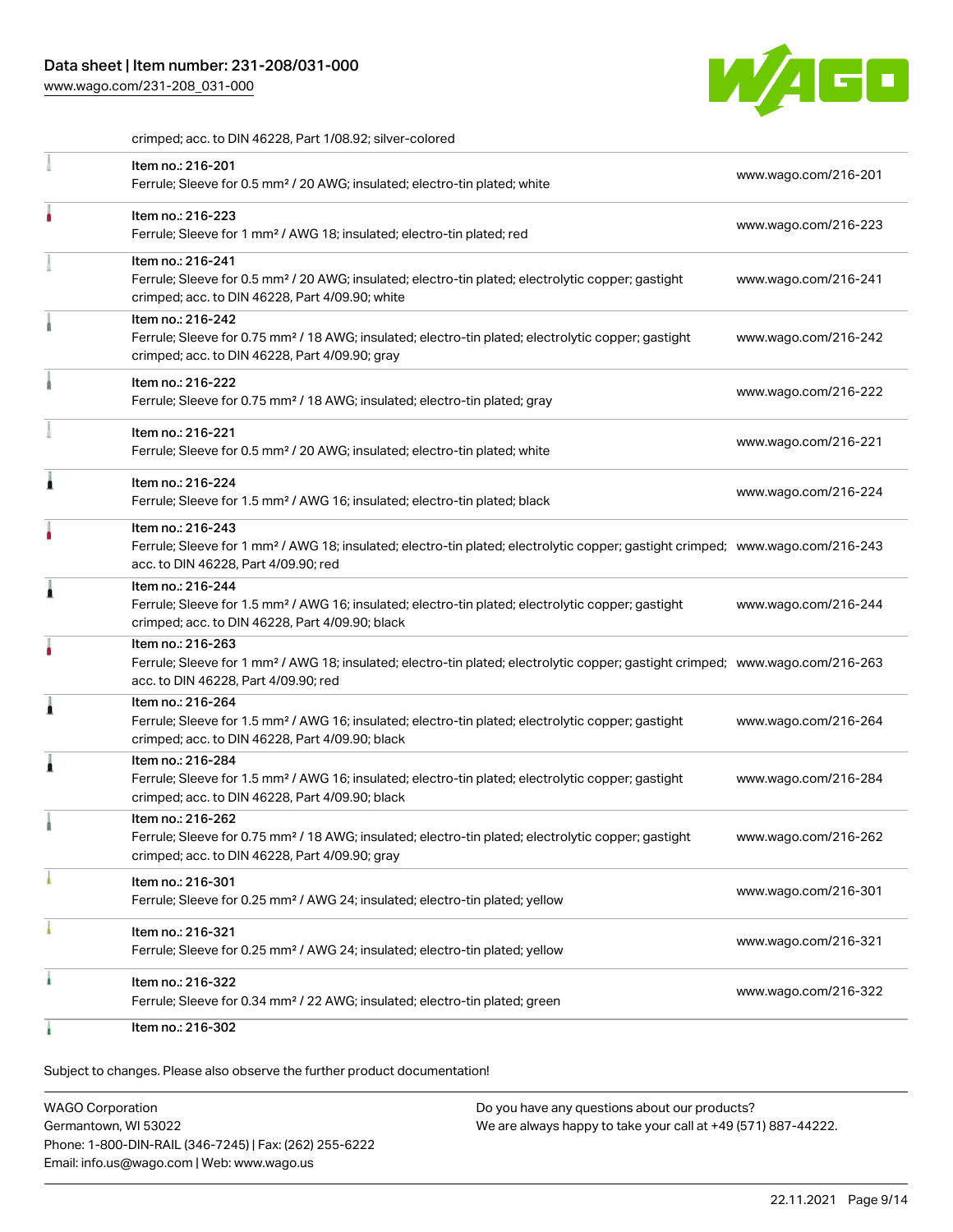

Ferrule; Sleeve for 0.34 mm² / 22 AWG; insulated; electro-tin plated; light turquoise [www.wago.com/216-302](http://www.wago.com/216-302)

| Marking accessories  |                                                                                                                                                                                                |                                  |
|----------------------|------------------------------------------------------------------------------------------------------------------------------------------------------------------------------------------------|----------------------------------|
| Marking strip        |                                                                                                                                                                                                |                                  |
|                      | Item no.: 210-331/750-202<br>Marking strips; as a DIN A4 sheet; MARKED; 1-16 (100x); Height of marker strip: 2.3 mm/0.091 in; Strip<br>length 182 mm; Horizontal marking; Self-adhesive; white | www.wago.com/210-331<br>/750-202 |
|                      | Item no.: 210-332/750-020<br>Marking strips; as a DIN A4 sheet; MARKED; 1-20 (80x); Height of marker strip: 3 mm; Strip length 182<br>mm; Horizontal marking; Self-adhesive; white             | www.wago.com/210-332<br>/750-020 |
| <b>Tools</b>         |                                                                                                                                                                                                |                                  |
| Operating tool       |                                                                                                                                                                                                |                                  |
|                      | Item no.: 231-159<br>Operating tool; natural                                                                                                                                                   | www.wago.com/231-159             |
|                      | Item no.: 231-231<br>Combination operating tool; red                                                                                                                                           | www.wago.com/231-231             |
|                      | Item no.: 210-657<br>Operating tool; Blade: 3.5 x 0.5 mm; with a partially insulated shaft; short; multicoloured                                                                               | www.wago.com/210-657             |
|                      | Item no.: 210-720<br>Operating tool; Blade: 3.5 x 0.5 mm; with a partially insulated shaft; multicoloured                                                                                      | www.wago.com/210-720             |
|                      | Item no.: 231-131<br>Operating tool; made of insulating material; 1-way; loose; white                                                                                                          | www.wago.com/231-131             |
|                      | Item no.: 231-291<br>Operating tool; made of insulating material; 1-way; loose; red                                                                                                            | www.wago.com/231-291             |
| Mounting             |                                                                                                                                                                                                |                                  |
| Mounting accessories |                                                                                                                                                                                                |                                  |
|                      | Item no.: 209-147<br>Self-tapping screw                                                                                                                                                        | www.wago.com/209-147             |
|                      | Item no.: 231-194<br>Self-tapping screw; B 2.2x13, fixing hole 1.8 mm Ø                                                                                                                        | www.wago.com/231-194             |
|                      | Item no.: 231-195<br>Screw with nut; M2x12; for fixing element                                                                                                                                 | www.wago.com/231-195             |
|                      | Item no.: 231-295<br>Screw with nut                                                                                                                                                            | www.wago.com/231-295             |
| Cover                |                                                                                                                                                                                                |                                  |
| Cover                |                                                                                                                                                                                                |                                  |
|                      | Item no.: 231-668                                                                                                                                                                              |                                  |

Subject to changes. Please also observe the further product documentation!

WAGO Corporation Germantown, WI 53022 Phone: 1-800-DIN-RAIL (346-7245) | Fax: (262) 255-6222 Email: info.us@wago.com | Web: www.wago.us Do you have any questions about our products? We are always happy to take your call at +49 (571) 887-44222.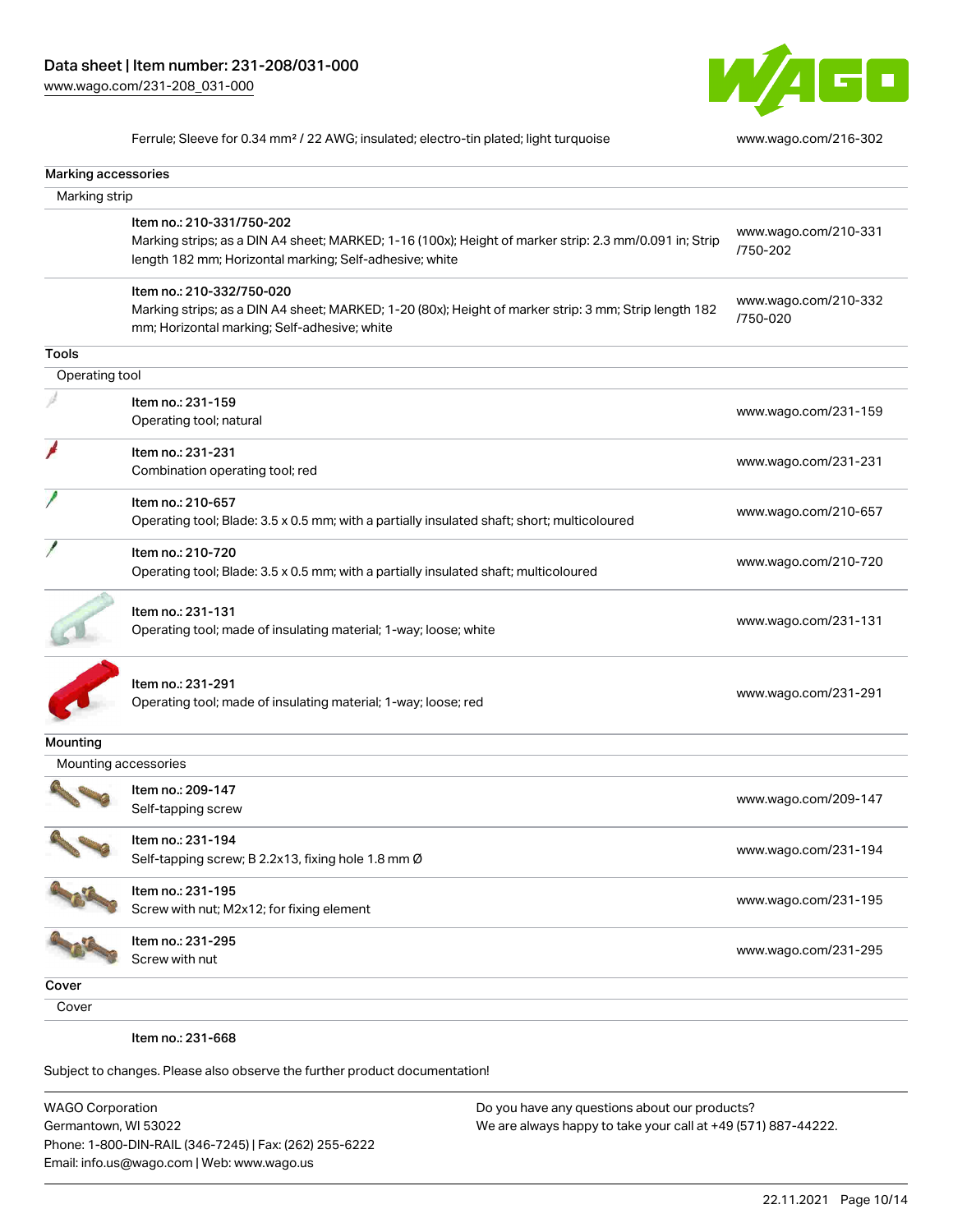

Lockout caps; for covering unused clamping units; gray [www.wago.com/231-668](http://www.wago.com/231-668)

| <b>Downloads</b>                                                                                                                             |            |               |          |
|----------------------------------------------------------------------------------------------------------------------------------------------|------------|---------------|----------|
| Documentation                                                                                                                                |            |               |          |
| <b>Additional Information</b>                                                                                                                |            |               |          |
| Technical explanations                                                                                                                       | 2019 Apr 3 | pdf<br>2.0 MB | Download |
| <b>CAD files</b>                                                                                                                             |            |               |          |
| <b>CAE</b> data                                                                                                                              |            |               |          |
| EPLAN Data Portal 231-208/031-000                                                                                                            |            | <b>URL</b>    | Download |
| ZUKEN Portal 231-208/031-000                                                                                                                 |            | <b>URL</b>    | Download |
| EPLAN Data Portal 231-208/031-000                                                                                                            |            | URL           | Download |
| CAD data                                                                                                                                     |            |               |          |
| 2D/3D Models 231-208/031-000                                                                                                                 |            | <b>URL</b>    | Download |
| <b>Environmental Product Compliance</b>                                                                                                      |            |               |          |
| <b>Compliance Search</b>                                                                                                                     |            |               |          |
| Environmental Product Compliance 231-208/031-000                                                                                             |            | <b>URL</b>    | Download |
| 1-conductor female connector; CAGE CLAMP®; 2.5 mm <sup>2</sup> ; Pin spacing 7.5 mm; 8-pole;<br>clamping collar; 2,50 mm <sup>2</sup> ; gray |            |               |          |

# Installation Notes

Subject to changes. Please also observe the further product documentation!

WAGO Corporation Germantown, WI 53022 Phone: 1-800-DIN-RAIL (346-7245) | Fax: (262) 255-6222 Email: info.us@wago.com | Web: www.wago.us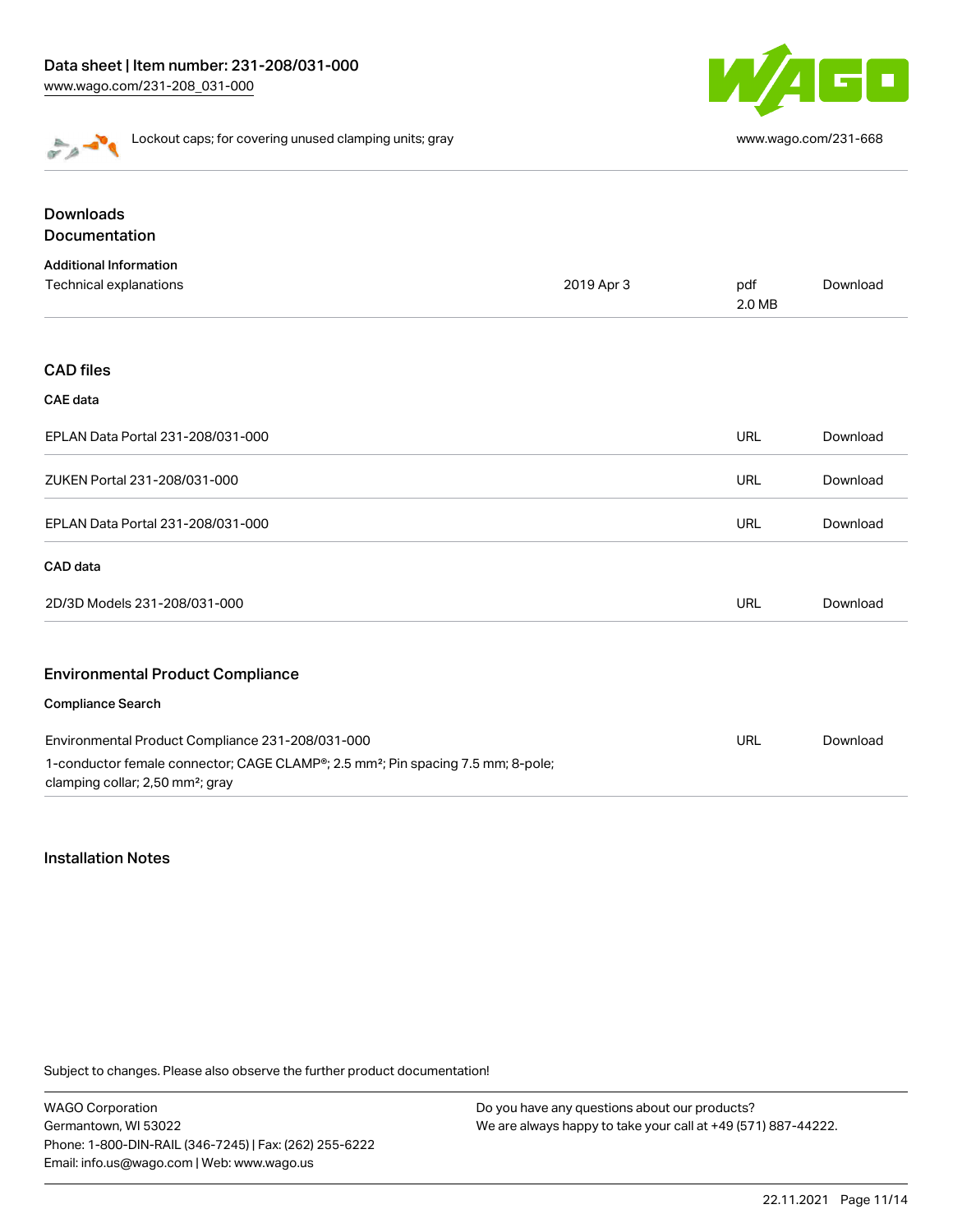



Inserting a conductor via 3.5 mm screwdriver – CAGE CLAMP® actuation parallel to conductor entry.



Inserting a conductor via 3.5 mm screwdriver – CAGE CLAMP® actuation perpendicular to conductor entry.



Inserting a conductor into CAGE CLAMP® unit via operating lever (231-291).



Inserting a conductor via operating tool.



Coding a female connector by removing coding finger(s).

Subject to changes. Please also observe the further product documentation!

WAGO Corporation Germantown, WI 53022 Phone: 1-800-DIN-RAIL (346-7245) | Fax: (262) 255-6222 Email: info.us@wago.com | Web: www.wago.us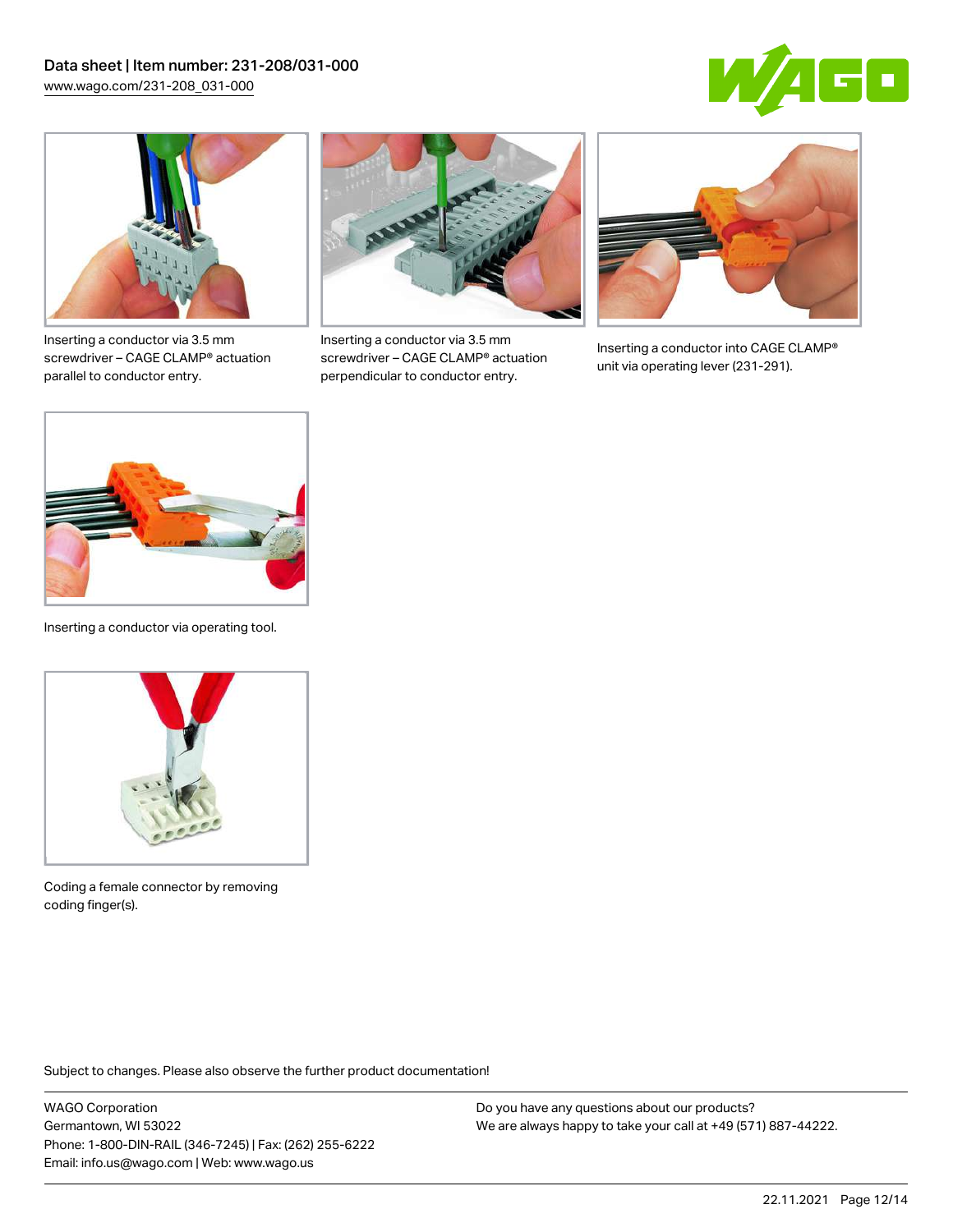



Testing – female connector with CAGE CLAMP®

Integrated test ports for testing perpendicular to conductor entry via 2 or 2.3 mm Ø test plug

Installation



Male connector with strain relief plate



Strain relief housing shown with a male connector equipped with CAGE CLAMP®

Marking

Subject to changes. Please also observe the further product documentation!

WAGO Corporation Germantown, WI 53022 Phone: 1-800-DIN-RAIL (346-7245) | Fax: (262) 255-6222 Email: info.us@wago.com | Web: www.wago.us